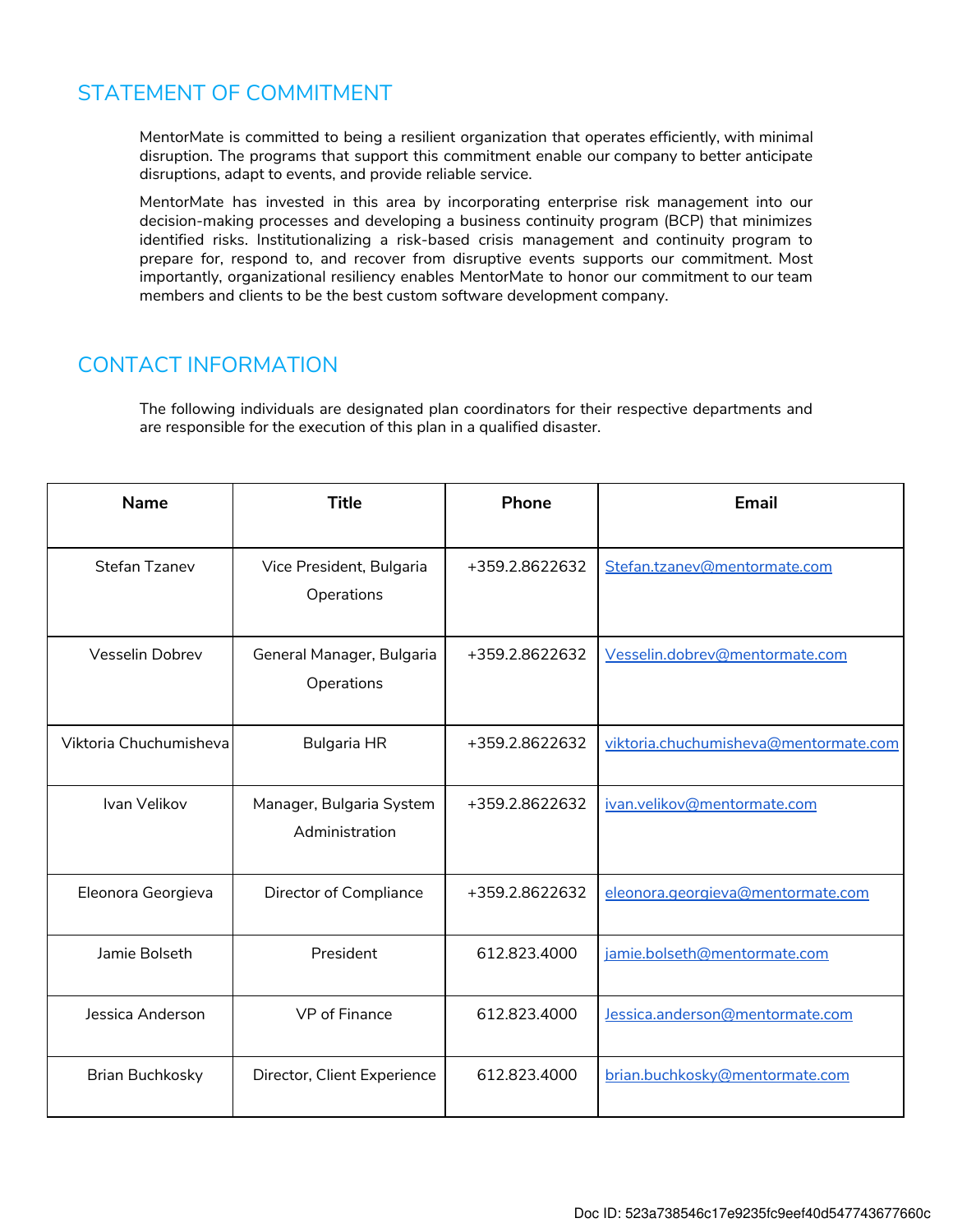### GOALS

This policy is intended to ensure:

- The concept of Business Continuity and our policy and approach is understood by all stakeholders.
- Internal and external dependencies on clients, suppliers, partners and resources implications are identified.
- Plans are developed to ensure recovery continuity is assured to an acceptable level in the event of an interruption to services.
- Plans are systematically maintained and tested.
- A training and communication plan is put in place.
- The MentorMate Recovery Time Objective (RTO) is 24 hours.
	- o MentorMate would expect to provide 24 hour or less recovery time in the event of a disaster causing a long lived power or network failure in any of our facilities. People will relocate to their homes to work from there and will bring their computers home if needed. MentorMate already has a work from home policy in place in Bulgaria that establishes this option and policies for controlling QSD028 - Remote Network Access, QSD030 - Network Security and QSD026 - Virtual Private Network Policy
- The Recovery Point Objective (RPO) is to resume product development, testing, and production support activities.
	- $\circ$  The RPO for clients is to be able to resume normal operations for project management, development and testing staff within the agreed to RTO. Other less business critical functions such as invoicing may take longer to resume.

## **OBJECTIVES**

The objectives of business continuity planning are to ensure that MentorMate:

- Understands its critical activities and maintains the capability to resume operations within agreed timeframes, following the deployment of a contingency planning response.
- Increases resilience by protecting critical assets and data (electronic and otherwise) through a coordinated approach to management and recovery.
- Minimizes impacts using a focused, well-managed response activity.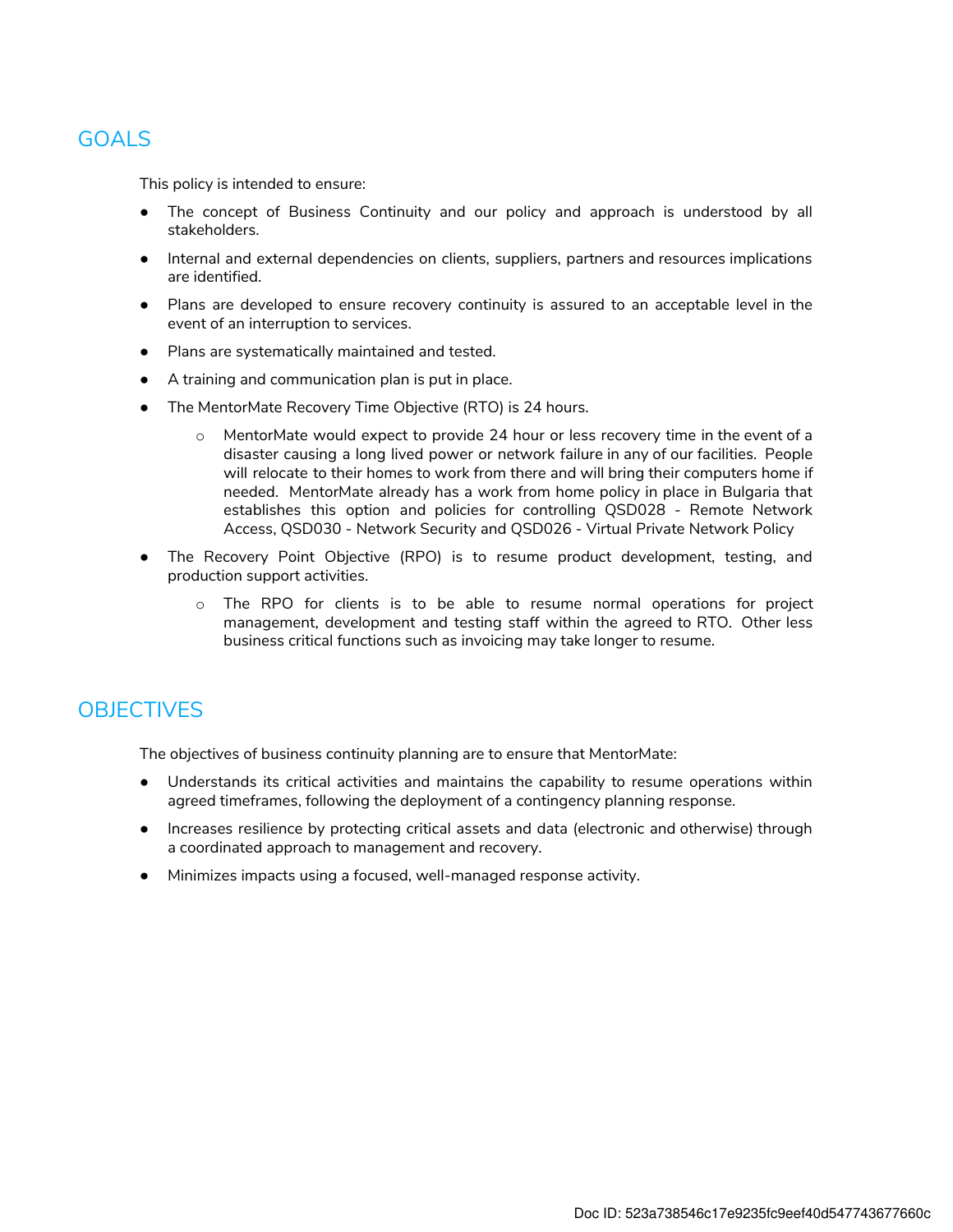# APPROACH

The previously identified Business Continuity Team will act with the utmost attention of ensuring the security, privacy and business continuity. They will conduct an employee briefing relaying pertinent details of what happened, what business operations were affected and the plan for recovery.

Additional notifications will be made to:

- Off-duty team members about work status
- Insurance carriers about incident details

In case of an incident, an investigation will be conducted by the Business Continuity Team notating details of the incident scene via video recording and digital photography. Damage related costs will be recorded to include charges for purchases and repair work. Protection of undamaged facility operations will be approached by the following procedures:

- Your named point(s) of contact are notified.
	- $\circ$  MentorMate representatives will notify your primary point(s) of contact within 1 hour of any interruption in service and with updates every 4 hours afterwards with each update containing our best estimate for when service will resume. This protocol is documented in QSD051 - Disaster Management Process.
- Staff contingency plan:
	- o For production support related activities involving PHI and which need to be performed from a controlled environment, we will designate a secondary MentorMate office in Bulgaria as the physical location where such activities will occur, and either have trained staff located in the USA and in Sofia, or plan to have resources relocate to the secondary site as needed, in cases when this is physically possible.
	- o In cases when relocation to another physical office of MentorMate is not possible, such as disaster affecting more offices, disease epidemic, world pandemic, disaster affective the world, MentorMate is going to follow the QSD051 - Disaster Management Process and communicate the possible business continuation plan.
	- o For development and QA activities related to new feature development or client implementations, the MentorMate employees would have the option to work from their home offices. We will have them VPN into the MentorMate secure network and we will provide all needed tools both software and hardware so work will continue in the MentorMate environment. In cases where team members were using VPN to connect directly to a client's secured environment they will continue to do so, instead from their home offices rather than the MentorMate office.

#### **TRAINING**

All employees will review disaster preparation and emergency action plan procedures with their Managers. New employees will be introduced to our emergency action plans via employee orientation. Mock disaster training will be conducted annually. Quarterly training will approach a walk through to functional drills to an evacuation drill leading to full-scale mock disaster training.